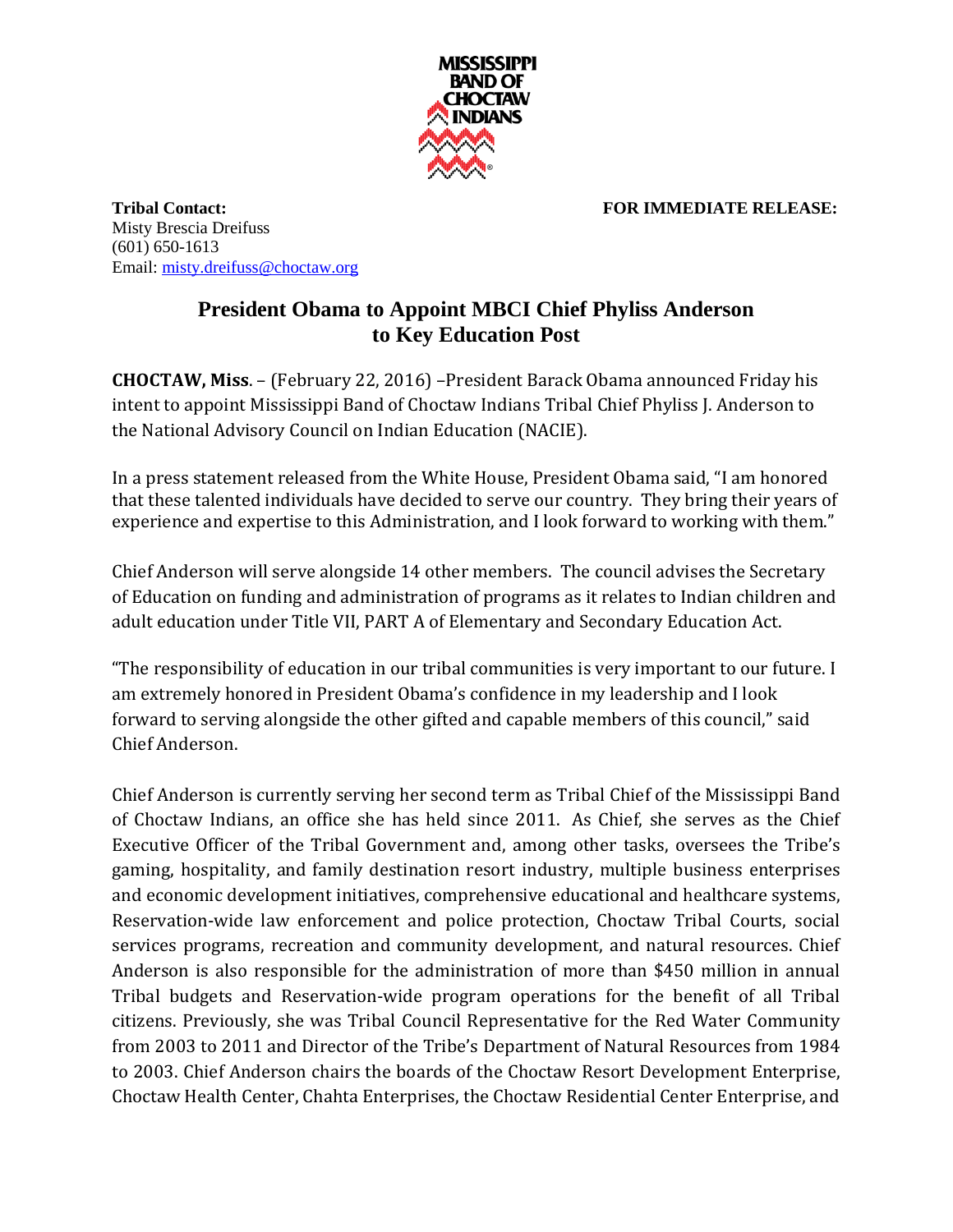

the Choctaw Shopping Center Enterprise. She is a member of the boards of United South and Eastern Tribes, Inc., the National Congress of American Indians, Choctaw Missions, and the Mississippi Arts and Entertainment Advisory Board. She received an A.A. from East Central Community College.

###

*The Mississippi Band of Choctaw Indians, under the leadership of Tribal Chief Phyliss J. Anderson, has an enrolled membership of more than 10,000 people and is the only federally recognized tribe in the State of Mississippi. Headquartered in Choctaw, Miss., the Tribe has emerged as a leader in economic development. The tribe provides a range of governmental services including schools, a hospital, medical clinics, police and fire protection, courts, and a center for the elderly, among many others. Phyliss J. Anderson serves as the first female Chief in Mississippi Choctaw history.*